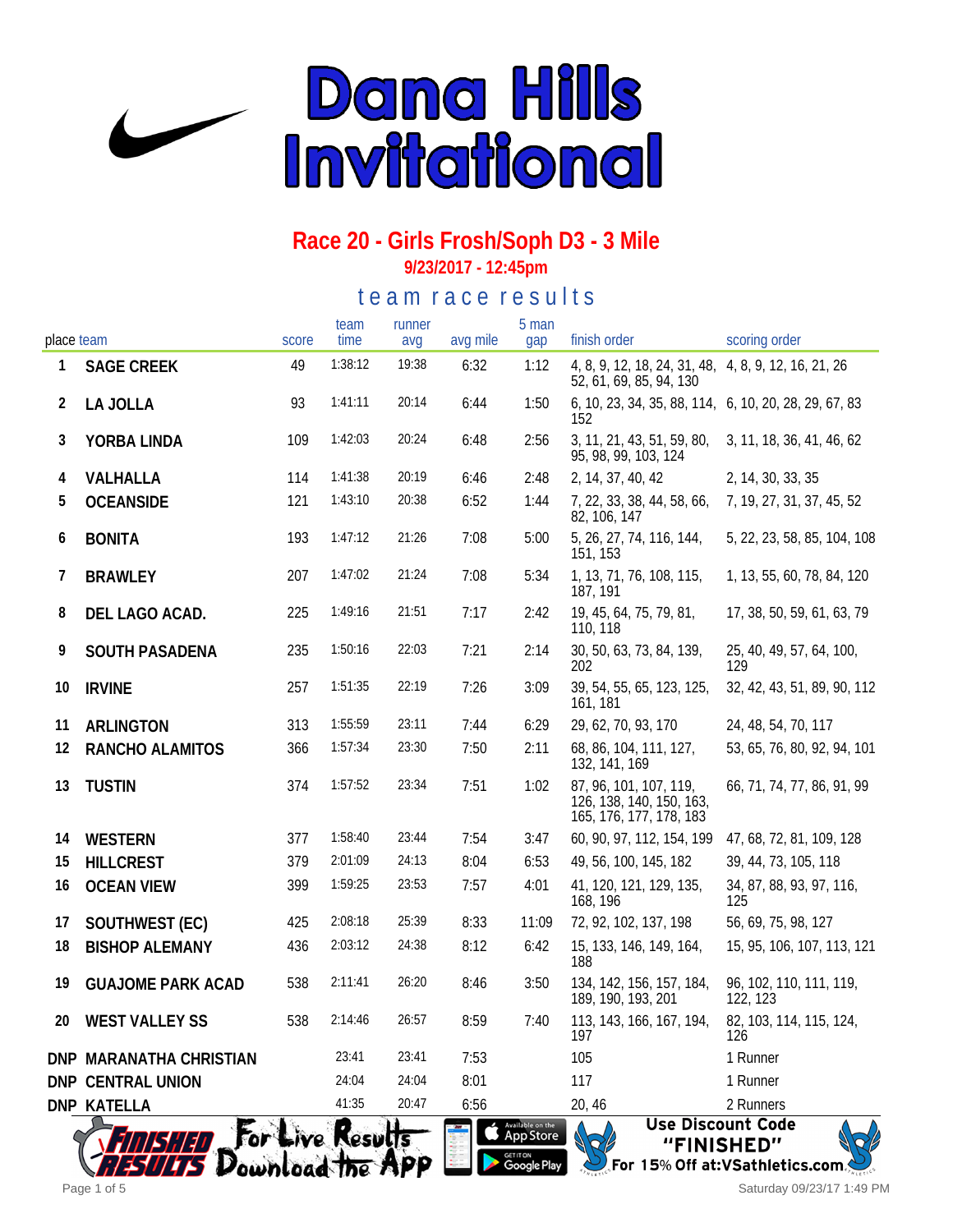## **9/23/2017 - 12:45pm**

#### te am race results

| place team          | score | team<br>time | runner<br>avg | avg mile | 5 man<br>gap | finish order       | scoring order |
|---------------------|-------|--------------|---------------|----------|--------------|--------------------|---------------|
| DNP SHADOW MOUNTAIN |       | 41:38        | 20:49         | 6:56     |              | 25, 36             | 2 Runners     |
| DNP WHITTIER CHR.   |       | 45:59        | 22:59         | 7:39     |              | 77,89              | 2 Runners     |
| DNP HIGH TECH NC    |       | 57:28        | 28:44         | 9:34     |              | 136, 195           | 2 Runners     |
| DNP BRETHREN CHR.   |       | 55:56        | 27:58         | 9:19     |              | 172, 180           | 2 Runners     |
| DNP LINCOLN LA      |       | 1:09:38      | 23:12         | 7:44     |              | 16, 53, 173        | 3 Runners     |
| DNP COUNTRY DAY     |       | 1:03:54      | 21:18         | 7:06     |              | 17, 32, 83         | 3 Runners     |
| DNP PACIFIC RIDGE   |       | 1:34:09      | 23:32         | 7:50     |              | 28, 78, 122, 159   | 4 Runners     |
| DNP ORANGE GLEN     |       | 1:40:12      | 25:03         | 8:21     |              | 47, 155, 158, 162  | 4 Runners     |
| DNP SAN GORGONIO    |       | 1:43:43      | 25:55         | 8:38     |              | 57, 148, 175, 179  | 4 Runners     |
| DNP ESTANCIA        |       | 1:40:53      | 25:13         | 8:24     |              | 67, 128, 160, 171  | 4 Runners     |
| DNP SADDLEBACK      |       | 1:42:27      | 25:36         | 8:32     |              | 91, 109, 131, 186  | 4 Runners     |
| DNP DESERT HOT SP   |       | 2:02:52      | 30:43         | 10:14    |              | 174, 185, 192, 200 | 4 Runners     |

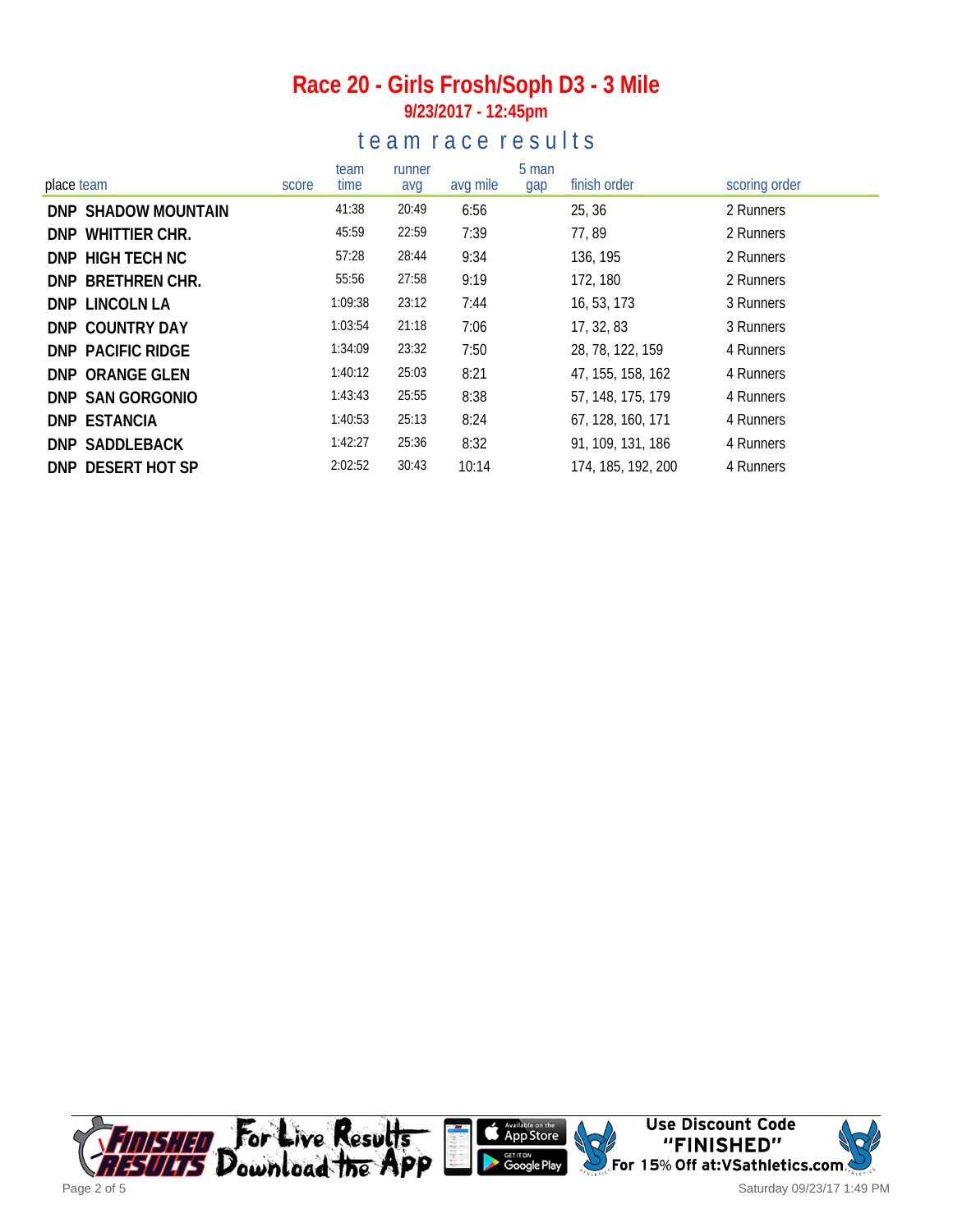

**9/23/2017 - 12:45pm**

## in dividual race results

| place          | name                                         |    | grade school          | time      | points                   | place | name                   |    | grade school     | time points |    |
|----------------|----------------------------------------------|----|-----------------------|-----------|--------------------------|-------|------------------------|----|------------------|-------------|----|
| 1              | <b>JAASIEL CONTRERAS</b>                     | 9  | <b>Brawley</b>        | 18:10.9   | $\overline{\phantom{a}}$ | 35    | ANNIKA KNOTT           | 10 | La Jolla         | 20:56.1 29  |    |
| 2              | PERI KRAFT                                   | 9  | Valhalla              | 18:23.1   | 2                        | 36    | <b>CARA SUPER</b>      | 9  | Shadow Mountain  | 20:57.2     |    |
| 3              | <b>BELLA WACHTER</b>                         | 10 | Yorba Linda           | 18:53.7 3 |                          | 37    | <b>VYANNEI GARCIA</b>  | 9  | Valhalla         | 20:58.6     | 30 |
| 4              | LAVANYA PANDEY                               | 10 | Sage Creek            | 18:54.4   | $\overline{4}$           | 38    | <b>ASHLEY LUIS</b>     | 10 | Oceanside        | 21:01.1     | 31 |
| 5              | LORELEI CLAXTON                              | 10 | <b>Bonita</b>         | 19:04.3   | 5                        | 39    | <b>FAITH LEE</b>       | 10 | Irvine           | 21:07.4     | 32 |
| 6              | <b>GINA SPAGARINO</b>                        | 10 | La Jolla              | 19:05.9   | 6                        | 40    | KATE BARANSKI          | 9  | Valhalla         | 21:09.7     | 33 |
| $\overline{1}$ | ANABEL OJEDA                                 | 10 | Oceanside             | 19:32.4   | 7                        | 41    | KIMBERLY VAZQUEZ       | 9  | Ocean View       | 21:11.8     | 34 |
| 8              | TRISTIN HOFFMAN                              | 10 | Sage Creek            | 19:38.6   | 8                        | 42    | ALIVIA WOOD            | 9  | Valhalla         | 21:11.8     | 35 |
| 9              | <b>MADISON</b><br>STRINGFELLOW               | 10 | Sage Creek            | 19:43.9   | 9                        | 43    | KATIE VALDEZ           | 10 | Yorba Linda      | 21:15.2     | 36 |
| 10             | <b>JESSICA NEWELL</b>                        | 10 | La Jolla              | 19:45.5   | 10                       | 44    | <b>FELICE MORAN</b>    | 10 | Oceanside        | 21:16.9     | 37 |
| 11             | KAILEY COOK                                  | 10 | Yorba Linda           | 19:47.5   | 11                       | 45    | <b>VANESSA BARTOLI</b> | 9  | Del Lago Acad.   | 21:24.7     | 38 |
| 12             | <b>NATALIE HUESTIS</b>                       | 10 | Sage Creek            | 19:49.4   | 12                       | 46    | ELENA FERRINO          | 10 | Katella          | 21:27.3     |    |
| 13             | <b>ALISSA MORENO</b>                         | 10 | <b>Brawley</b>        | 19:51.6   | 13                       | 47    | AMBER BARKER           | 10 | Orange Glen      | 21:29.9     |    |
| 14             | <b>MADISON MORAN</b>                         | 10 | Valhalla              | 19:55.5   | 14                       | 48    | NOELLE CAMANYAG        | 10 | Sage Creek       | 21:31.6     |    |
| 15             | <b>JULIANA ROSNER</b>                        | 10 | <b>Bishop Alemany</b> | 20:01.3   | 15                       | 49    | TAMARA BURNETT         | 9  | Hillcrest        | 21:35.7     | 39 |
| 16             | <b>ISABELLA SANCHEZ</b>                      | 10 | Lincoln LA            | 20:03.1   |                          | 50    | AMELIA JAROLIM         | 9  | South Pasadena   | 21:38.8     | 40 |
| 17             | <b>ILARIA COMFORT</b>                        | 10 | Country Day           | 20:03.7   |                          | 51    | ALYSSA LARSEN          | 10 | Yorba Linda      | 21:50.4     | 41 |
| 18             | <b>EMILY MEADE</b>                           | 10 | Sage Creek            | 20:06.6   | 16                       | 52    | SOPHIA VANSLYKE        | 9  | Sage Creek       | 21:50.9     |    |
| 19             | SARA HAYWARD                                 | 9  | Del Lago Acad.        | 20:07.7   | 17                       | 53    | <b>ADELA TORRES</b>    | 9  | Lincoln LA       | 21:52.3     |    |
| 20             | <b>AUDRIE MAHASSEL</b>                       | 9  | Katella               | 20:08.5   |                          | 54    | <b>ZOHA AHMED</b>      | 9  | <i>Irvine</i>    | 21:55.5     | 42 |
| 21             | HANNAH IRELAND                               | 10 | Yorba Linda           | 20:17.1   | 18                       | 55    | <b>OLIVIA HALL</b>     | 10 | Irvine           | 21:55.5     | 43 |
| 22             | ALYSSA MILLER                                | 9  | Oceanside             | 20:26.8   | 19                       | 56    | <b>DENISE FLORES</b>   | 9  | <b>Hillcrest</b> | 22:00.4     | 44 |
| 23             | EUGENIA KRITSUK                              | 9  | La Jolla              | 20:30.3   | 20                       | 57    | <b>BRITNY FLORES</b>   | 10 | San Gorgonio     | 22:03.0     |    |
| 24             | ANNAH NYBURG                                 | 9  | Sage Creek            | 20:31.0   | 21                       | 58    | SOFIA VILLALPONDO      | 10 | Oceanside        | 22:05.1     | 45 |
| 25             | SARAH MACK                                   | 10 | Shadow Mountain       | 20:41.0   |                          | 59    | BRIANNA CAMARENA       | 10 | Yorba Linda      | 22:05.6     | 46 |
| 26             | <b>AKARE BRIGGS</b>                          | 10 | Bonita                | 20:42.7   | 22                       | 60    | CAROLINA BAUTISTA      | 10 | Western          | 22:11.6     | 47 |
| 27             | MARGIA ADRIANO                               | 10 | Bonita                | 20:42.8   | 23                       | 61    | MADELEINE MIYAMOTO     | 9  | Sage Creek       | 22:12.3     |    |
| 28             | <b>SHANYCE</b>                               | 9  | Pacific Ridge         | 20:45.4   |                          | 62    | DANIELA DE LA CRUZ     | 10 | Arlington        | 22:12.3     | 48 |
|                | <b>MCCULLOUGH</b><br><b>JAQUELINE GUERRA</b> | 10 | Arlington             |           |                          | 63    | <b>KELLY WU</b>        | 9  | South Pasadena   | 22:14.1     | 49 |
| 29             | KATE LEE                                     | 10 | South Pasadena        | 20:46.3   | 24                       | 64    | STEPHANIE CRUZ         | 10 | Del Lago Acad.   | 22:14.7     | 50 |
| 30             | <b>MIRIAM MELKONIAN</b>                      | 9  |                       | 20:46.9   | 25                       | 65    | RACHEL VU              | 10 | Irvine           | 22:20.2     | 51 |
| 31             |                                              | 9  | Sage Creek            | 20:47.3   | 26                       | 66    | <b>BREYER BIBBS</b>    | 10 | Oceanside        | 22:22.0     | 52 |
| 32             | JENNA HERNANDEZ                              | 10 | Country Day           | 20:52.1   |                          | 67    | ABIGAIL GONZALEZ       | 9  | Estancia         | 22:23.0     |    |
| 33             | KIMBERLY BARRUETA                            |    | Oceanside             | 20:53.6   | 27                       | 68    | ATHENA OCAMPO          | q  | Rancho Alamitos  | 22:24.0     | 53 |
| 34             | HANNAH NIGHTINGALE                           | 9  | La Jolla              | 20:53.9   | 28                       | 69    | <b>NATHALY GARCIA</b>  | 10 | Sage Creek       | 22:26.2     |    |







Saturday 09/23/17 1:49 PM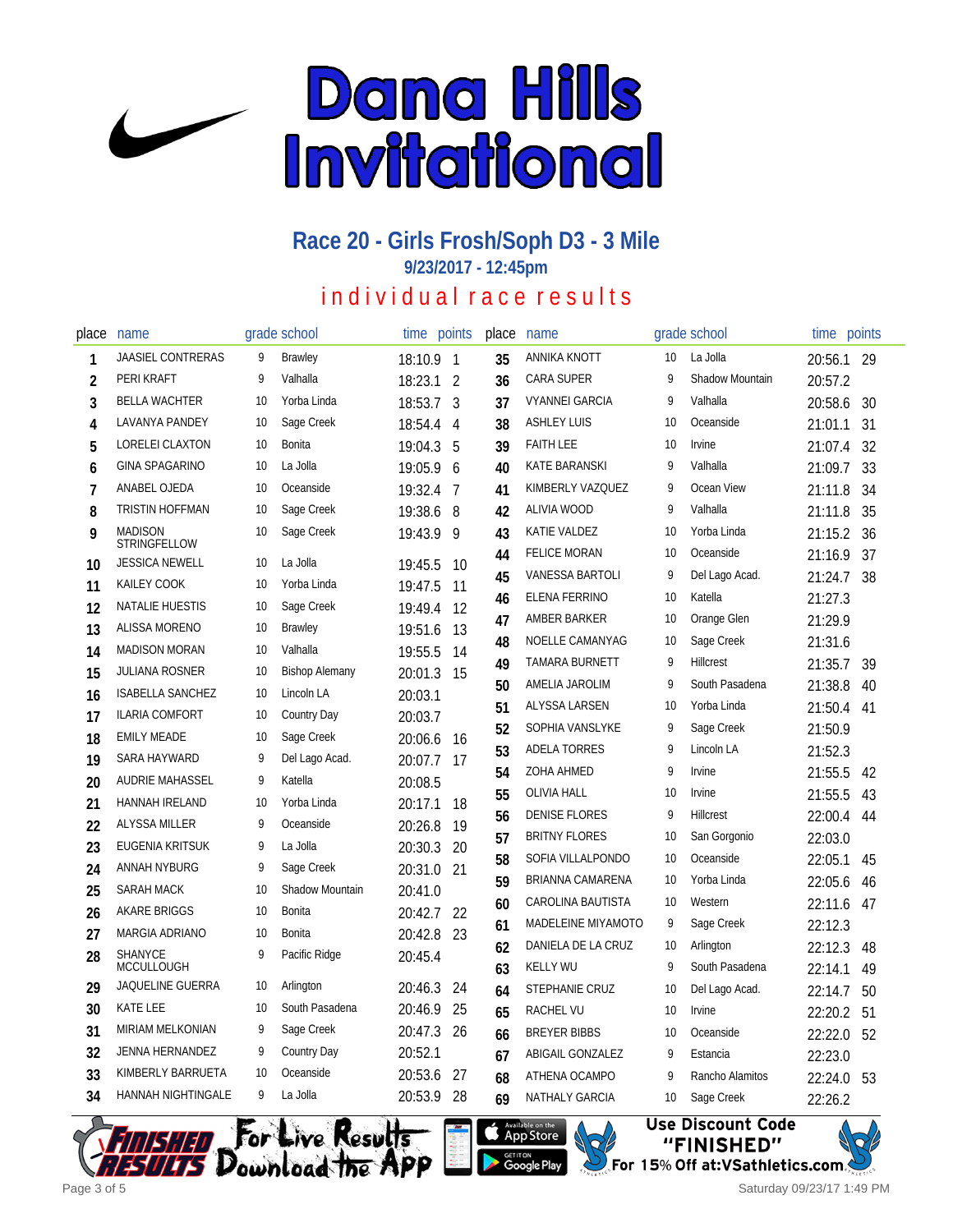**9/23/2017 - 12:45pm**

## individual race results

| place | name                    |    | grade school        | time points |     | place | name                     |    | grade school          | time points |     |
|-------|-------------------------|----|---------------------|-------------|-----|-------|--------------------------|----|-----------------------|-------------|-----|
| 70    | <b>HANA SIGSBEE</b>     | 10 | Arlington           | 22:29.0     | -54 | 112   | ALEJANDRA MUNOZ          | 10 | Western               | 23:54.0     | -81 |
| 71    | MELANIE SANCHEZ         | 10 | <b>Brawley</b>      | 22:30.8     | 55  | 113   | AALIYAH WEBSTER          | 10 | West Valley SS        | 23:57.0     | 82  |
| 72    | <b>AYLEEN CASTILLO</b>  | 10 | Southwest (Ec)      | 22:30.9     | 56  | 114   | <b>LILLY GRUNSKI</b>     | 9  | La Jolla              | 23:59.2     | 83  |
| 73    | <b>LINDSEY MICHELS</b>  | 9  | South Pasadena      | 22:35.4     | 57  | 115   | <b>EMILY TRASLAVINA</b>  | 10 | <b>Brawley</b>        | 23:59.8     | 84  |
| 74    | <b>VICTORIA WALTERS</b> | 10 | Bonita              | 22:38.2     | 58  | 116   | MCKENZIE TURNER          | 10 | <b>Bonita</b>         | 24:04.4     | 85  |
| 75    | NATALIA JIMENEZ         | 9  | Del Lago Acad.      | 22:39.5     | 59  | 117   | <b>CLARISSA GONZALES</b> | 9  | <b>Central Union</b>  | 24:04.9     |     |
| 76    | <b>BRENDA RUBIO</b>     | 10 | Brawley             | 22:43.9     | 60  | 118   | AVA BEDFORD              | 9  | Del Lago Acad.        | 24:07.1     |     |
| 77    | KATIE HERRON            | 10 | Whittier Chr.       | 22:46.7     |     | 119   | DAISY ALDACO             | 9  | Tustin                | 24:07.9     | -86 |
| 78    | TANISHA MCCULLOUGH      | 10 | Pacific Ridge       | 22:49.4     |     | 120   | <b>RILEY NGUYEN</b>      | 10 | Ocean View            | 24:08.5     | 87  |
| 79    | <b>IDELLE NICOLAS</b>   | 9  | Del Lago Acad.      | 22:49.9     | -61 | 121   | <b>EMILY CABRERA</b>     | 10 | Ocean View            | 24:09.3     | 88  |
| 80    | <b>SYDNEY BREMER</b>    | 9  | Yorba Linda         | 22:51.1     | 62  | 122   | <b>EDEN GROWER</b>       | 9  | Pacific Ridge         | 24:15.0     |     |
| 81    | <b>JAZMIN SORIA</b>     | 9  | Del Lago Acad.      | 22:56.3     | 63  | 123   | <b>VALEREY EVANS</b>     | 10 | <b>Irvine</b>         | 24:16.8     | 89  |
| 82    | MIA GUILLEN             | 10 | Oceanside           | 22:57.1     |     | 124   | JANET HAN                | 10 | Yorba Linda           | 24:18.8     |     |
| 83    | SOFIA BESHARATI         | 10 | Country Day         | 22:59.1     |     | 125   | AMANDA PETERSON          | 10 | Irvine                | 24:20.0     | 90  |
| 84    | <b>CAROLINE LIEBE</b>   | 10 | South Pasadena      | 23:00.9     | -64 | 126   | SABINE LERNER            | 9  | Tustin                | 24:27.9     | 91  |
| 85    | ALEXA MENDOZA           | 9  | Sage Creek          | 23:01.5     |     | 127   | ARIANA CASTILLO          | 10 | Rancho Alamitos       | 24:35.4     | 92  |
| 86    | RYAN LEANOS             | 9  | Rancho Alamitos     | 23:03.7     | 65  | 128   | SAMANTHA ALCALA          | 9  | Estancia              | 24:40.2     |     |
| 87    | VANESSA ORTIZ           | 10 | Tustin              | 23:05.5     | 66  | 129   | <b>LIZBETH ISITA</b>     | 9  | Ocean View            | 24:42.1     | 93  |
| 88    | SIDNEY PALACIOS         | 10 | La Jolla            | 23:08.0     | 67  | 130   | <b>LELA BUDA</b>         | 10 | Sage Creek            | 24:58.8     |     |
| 89    | LAUREN MUNOZ            | 10 | Whittier Chr.       | 23:12.5     |     | 131   | FATIMA NAVA              | 10 | Saddleback            | 25:01.2     |     |
| 90    | VANESSA GARCIA          | 10 | Western             | 23:12.5     | 68  | 132   | DIANA DE ROSAS           | 9  | Rancho Alamitos       | 25:01.5     | 94  |
| 91    | TATIANA GUZMAN          | 9  | Saddleback          | 23:13.5     |     | 133   | SOPHIA BOTON             | 10 | <b>Bishop Alemany</b> | 25:06.0     | 95  |
| 92    | ARLENE CASTILLO         | 10 | Southwest (Ec)      | 23:16.0     | 69  | 134   | ALEXANDRA SALOMON        | 9  | Guajome Park Acad     | 25:06.6     | 96  |
| 93    | <b>JACQUI MONTANO</b>   | 9  | Arlington           | 23:16.0     | 70  | 135   | <b>EMILY MOYA</b>        | 10 | Ocean View            | 25:13.4     | 97  |
| 94    | <b>EVIE CLIFF</b>       | 9  | Sage Creek          | 23:18.9     |     | 136   | <b>KAYCEE STIEMKE</b>    | 10 | High Tech NC          | 25:14.2     |     |
| 95    | ALEXA ROME              | 9  | Yorba Linda         | 23:20.1     |     | 137   | <b>HAILEY VILLAREAL</b>  | 10 | Southwest (Ec)        | 25:16.7     | 98  |
| 96    | <b>DESARAIE SALES</b>   | 10 | Tustin              | 23:21.0     | -71 | 138   | BRENDA CABRERA           | 9  | Tustin                | 25:17.0     | 99  |
| 97    | <b>BRETANNY MORALES</b> | 10 | Western             | 23:23.1     | -72 | 139   | DANA LIN                 | 10 | South Pasadena        | 25:20.0     | 100 |
| 98    | EMMA KARCHER            | 9  | Yorba Linda         | 23:24.4     |     | 140   | KATHERINE ECOBAR         | 9  | Tustin                | 25:22.8     |     |
| 99    | <b>AVERI COLBURN</b>    | 9  | Yorba Linda         | 23:30.2     |     | 141   | OLIVIA MUNOZ             | 10 | Rancho Alamitos       | 25:23.2     | 101 |
| 100   | NAOMI OJEDA             | 10 | Hillcrest           | 23:32.5 73  |     | 142   | ELISA DIAZ               | 10 | Guajome Park Acad     | 25:24.1 102 |     |
| 101   | YOSELIN CARRANZA        | 9  | Tustin              | 23:34.5 74  |     | 143   | <b>MELISSA PLATA</b>     | 9  | West Valley SS        | 25:25.4     | 103 |
| 102   | VICTORIA CUEVAS         | 9  | Southwest (Ec)      | 23:35.2 75  |     | 144   | SOFIA GUZMAN             | 9  | Bonita                | 25:26.9     | 104 |
| 103   | KAYLEE WORRELL          | 9  | Yorba Linda         | 23:37.0     |     | 145   | MACKENZIE LEMA           | 10 | Hillcrest             | 25:31.9     | 105 |
| 104   | LIZBETH SANTANA         | 10 | Rancho Alamitos     | 23:39.7 76  |     | 146   | <b>GRACE STIGLICH</b>    | 9  | <b>Bishop Alemany</b> | 25:33.6     | 106 |
| 105   | <b>ISABELLE MONROY</b>  | 9  | Maranatha Christian | 23:41.0     |     | 147   | DYANARA JAIMES-          | 9  | Oceanside             | 25:35.8     |     |
| 106   | <b>GABRIELA SANCHEZ</b> | 9  | Oceanside           | 23:42.6     |     |       | VASQUEZ                  |    |                       |             |     |
| 107   | <b>LORISA PONCE</b>     | 9  | Tustin              | 23:43.5 77  |     | 148   | <b>EUNICE BARAJAS</b>    | 9  | San Gorgonio          | 25:36.8     |     |
| 108   | CARYN AGUILAR           | 9  | Brawley             | 23:44.9 78  |     | 149   | <b>DAISY TORRES</b>      | 10 | <b>Bishop Alemany</b> | 25:47.6     | 107 |
| 109   | STEPHANIE CABRERA       | 9  | Saddleback          | 23:48.9     |     | 150   | MEGAN VAN HYNING         | 9  | Tustin                | 25:51.0     |     |
| 110   | <b>MYRIAM CRUZ</b>      | 10 | Del Lago Acad.      | 23:49.3 79  |     | 151   | ABBIE JACKSON            | 10 | Bonita                | 25:51.8     | 108 |
| 111   | <b>HEIDI ROSAS</b>      | 10 | Rancho Alamitos     | 23:51.2 80  |     | 152   | MAYA SCHULTZ             | 9  | La Jolla              | 25:52.2     |     |